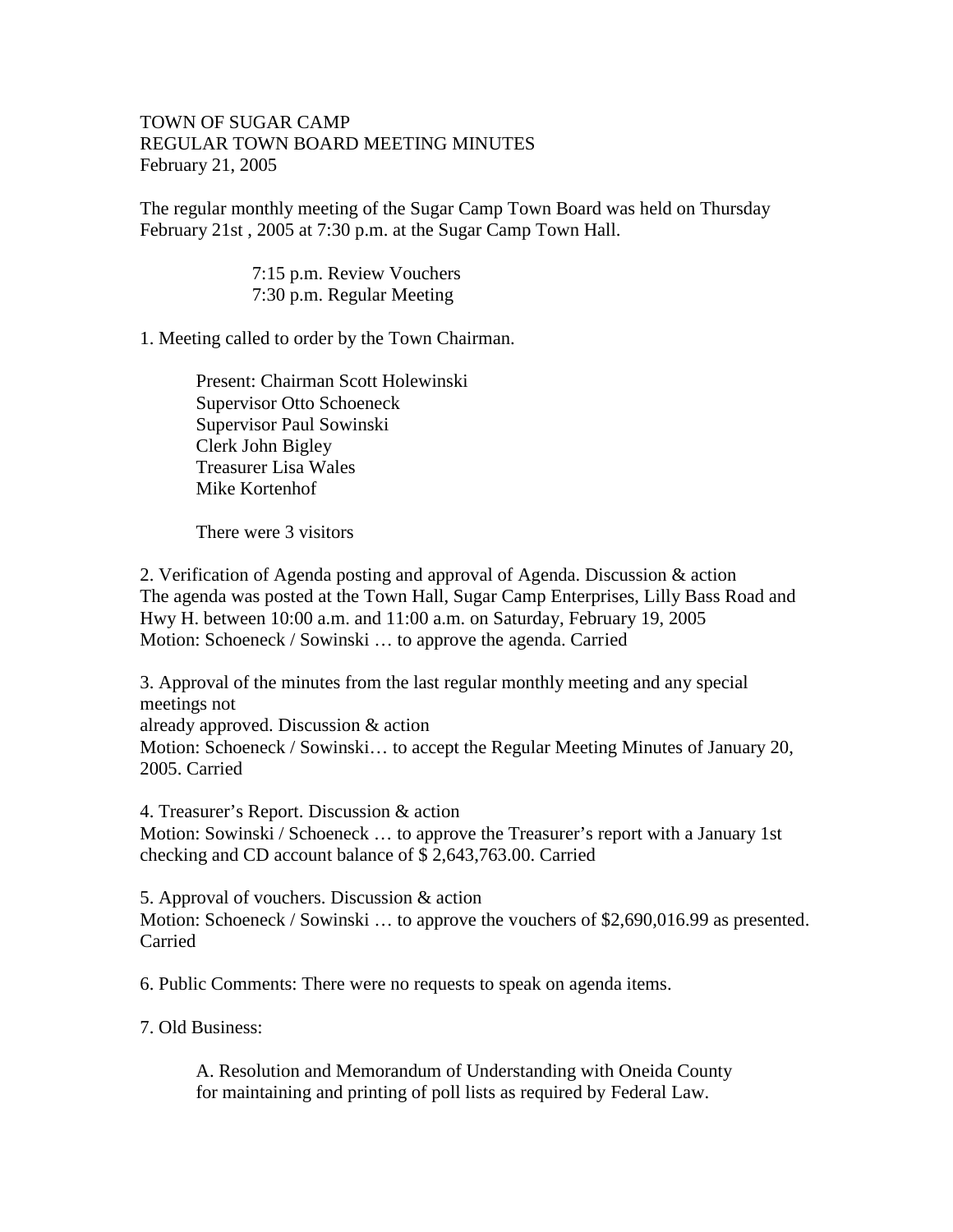Discussion & possible action Motion: Schoeneck / Sowinski … to accept the Resolution and Memorandum of Understanding with Oneida County for maintaining and printing of poll lists as required by Federal Law. Carried

B. Sugar Lane Speed Limit update. Discussion & possible action Chairman Holewinski reported to the Board that a town chairman is the Road Commissioner/Inspector for the Township and can fill application to the State DOT for speed changes under 45 mph. He will fill out the necessary forms and send them to the DOT. This item will be further reviewed at the March meeting.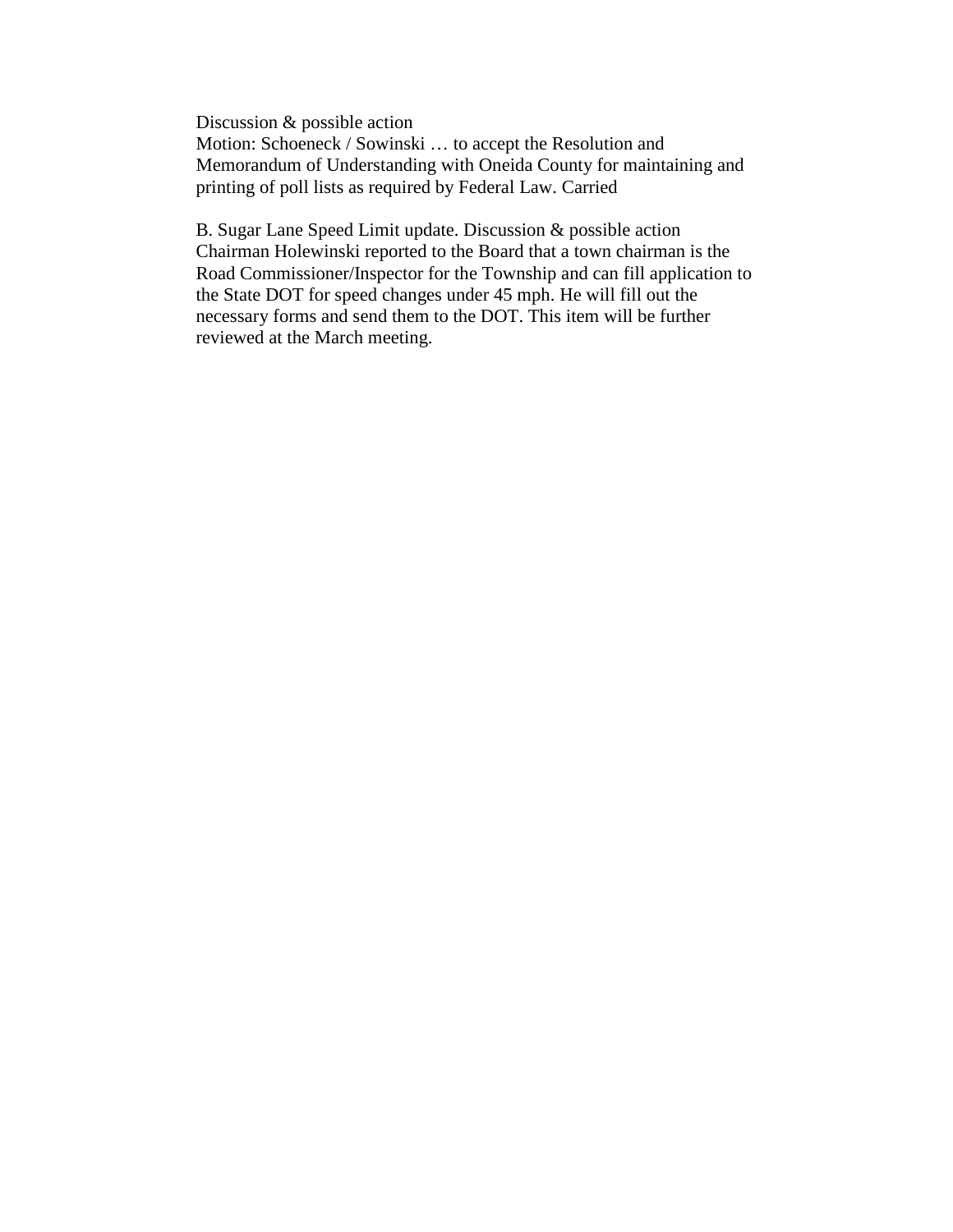8. New Business:

A. Clerks Items

1. Open Road Bids. Discussion & possible action

Motion: Schoeneck / Sowinski … to close acceptance of road bids. Carried One bid from Pitlik and Wick was received. Hide A Way Drive \$ 64,016.18 Camp Four Rd. \$199,951.50

Motion: Sowinski / Schoeneck … to accept the bids as presented. Carried There may be additional work needed on Hide-A-Way drive, this issue will be discussed and possibly acted upon at the March meeting.

2. March Board Meeting date conflict. Discussion & possible action Motion: Sowinski / Schoeneck … to move the March 21st meeting date to March 14th. Carried. The Town Clerk will post a notice at all official posting spots.

## B. Board Members Items

1. Chairman Holewinski : Chairman's report- information only

> a. A letter was received from the Real Property Office with information about Board of Review dates and new procedures to be followed for sending in tax information. The clerk will contact the assessor to confirm dates for Open Book and Board of Review and confirm letter from Real Property Office.

b. The WTA April 22 meeting was discussed.

c. A letter was received from the Oneida County Solid Waste Department regarding the South Dump and how the Town should proceed in closing the testing wells. This item will be discussed at the March meeting.